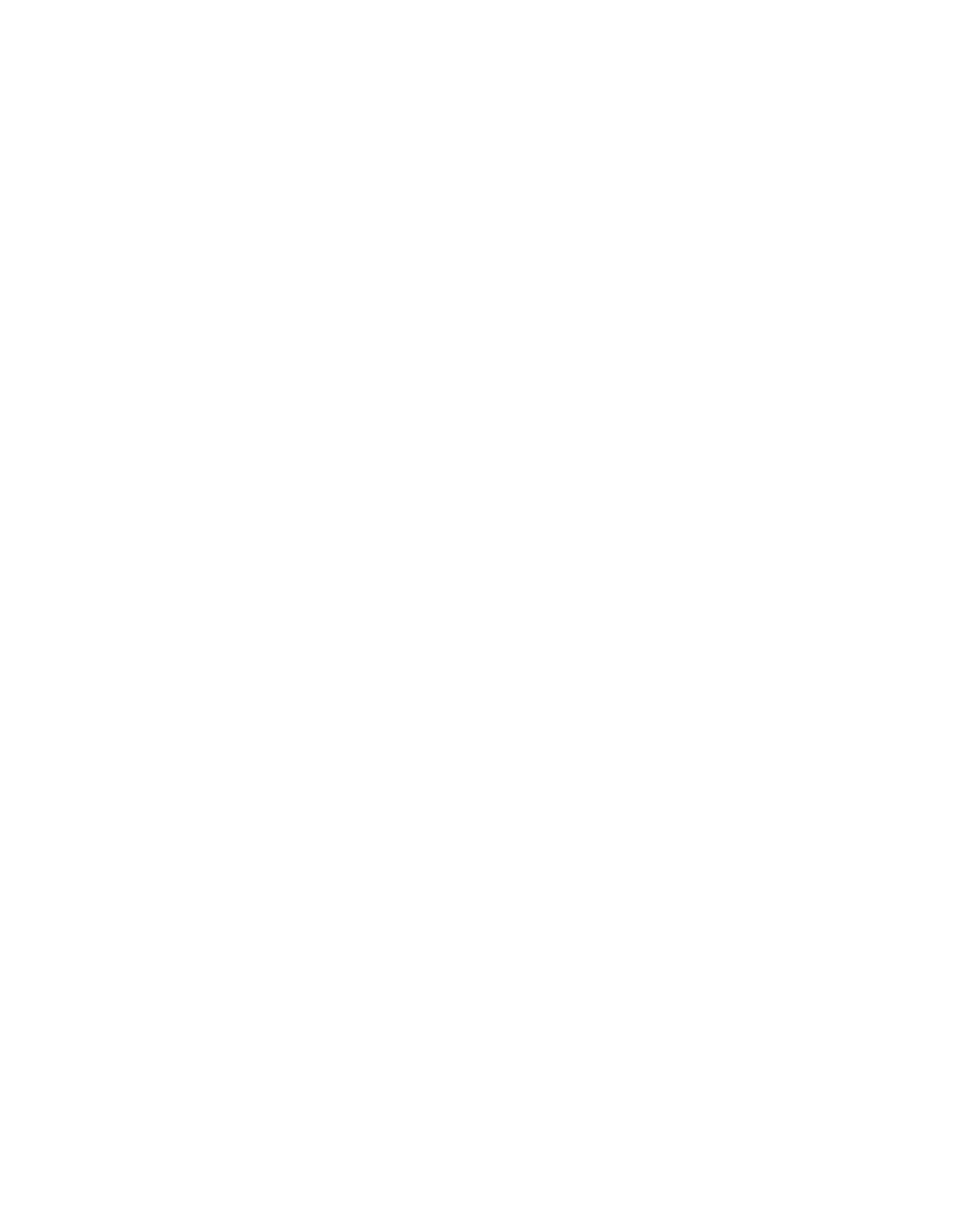# 1 REVISION HISTORY

| <b>REVISION</b><br><b>NUMBER</b> | <b>DATE</b><br><b>COMPLETED</b> | <b>POINT OF CONTACT</b>          | <b>DESCRIPTION</b>                      |
|----------------------------------|---------------------------------|----------------------------------|-----------------------------------------|
| 006                              | 3/2018                          | <b>GBBDQ</b>                     | R <sub>22</sub>                         |
| 005                              | 12/2016                         | Technical<br><b>Publications</b> | R <sub>21</sub>                         |
| 004                              | 09/2014                         |                                  | R <sub>20</sub>                         |
| 003                              | 10/05/13                        | <b>Bev Marsh</b>                 | R <sub>19.0</sub>                       |
| 002                              | 11/11/08                        | Deb Bechtloff                    | Corrections and additions.              |
| 001                              | 09/08/08                        | Deb Bechtloff                    | Initial release of this<br>publication. |

The following represents the revision history of this publication.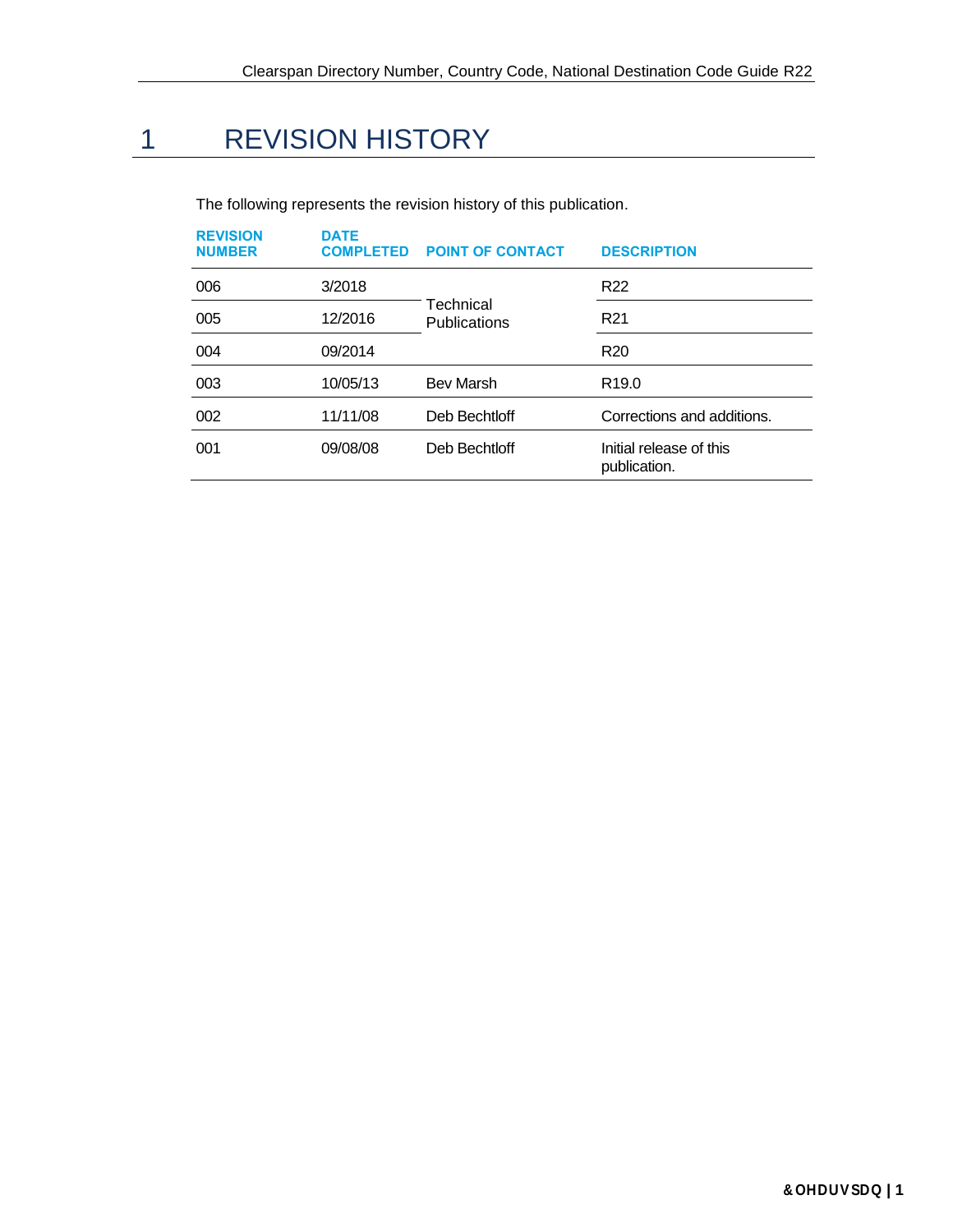## 2 SUMMARY OF CHANGES

### 2.1 CHANGES FOR RELEASE 22.0

No changes were made in this version of the document.

### 2.2 CHANGES FOR RELEASE 21.0

No changes were made in this version of the document.

#### 2.3 CHANGES FOR RELEASE 20.0

Changes made in this version of the document:

• Updated data stored against each country code.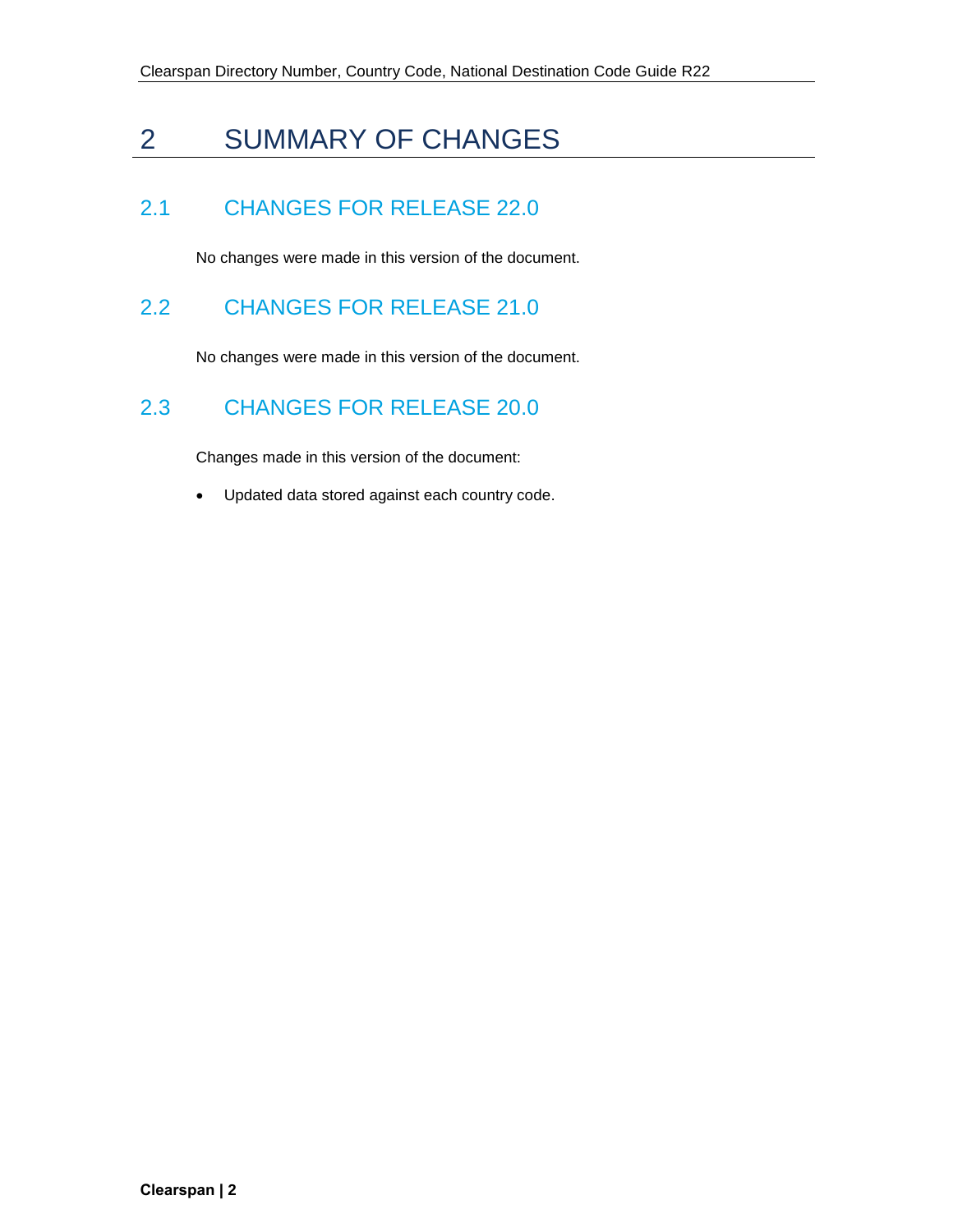## 3 INTRODUCTION

This guide provides information on directory numbers (DN), country codes (CC), and national destination codes (NDC). Be sure to follow the instructions corresponding to your network and server configuration.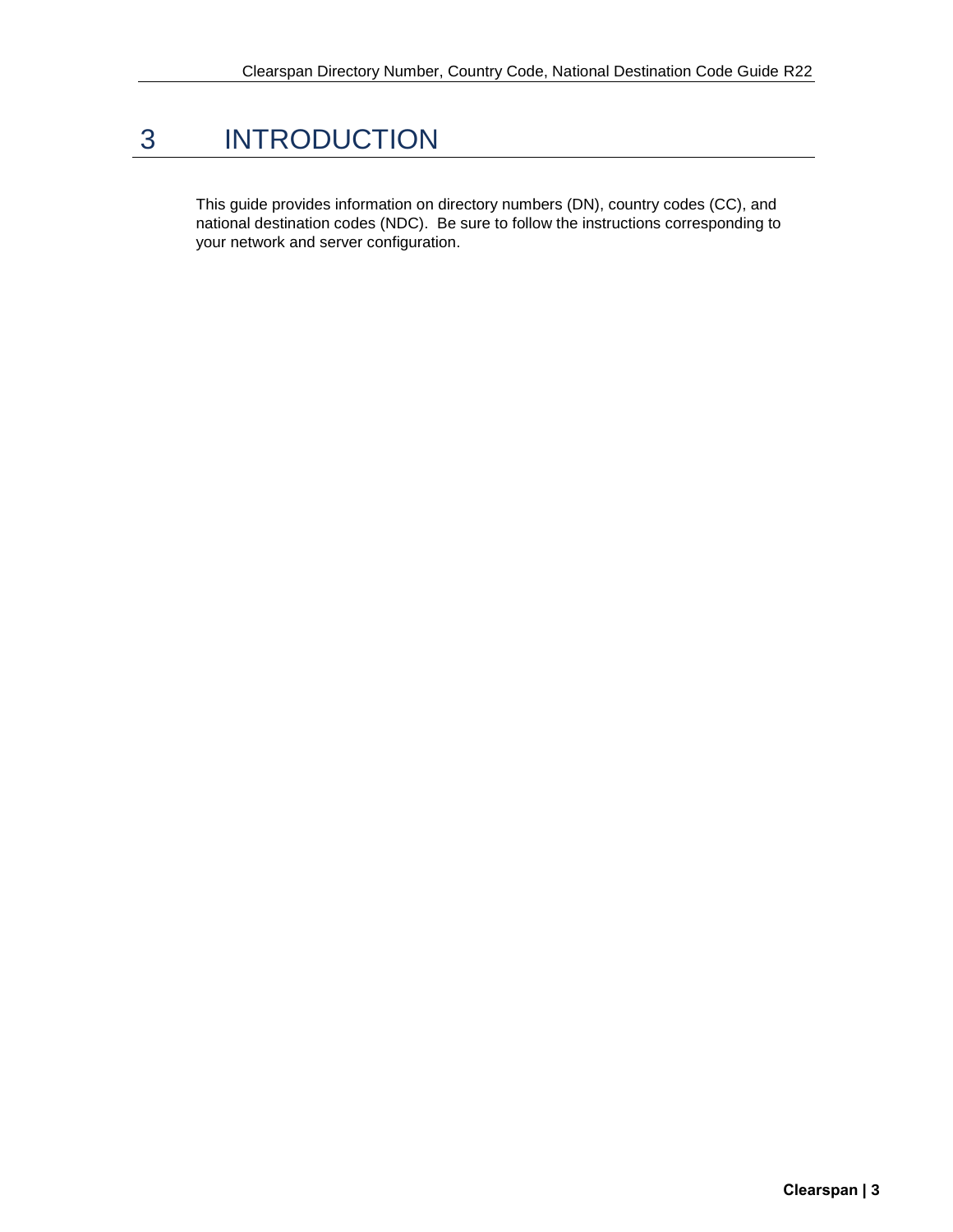## 4 VALIDATE DIRECTORY NUMBERS USING CC AND NDC

The Network Server must be configured so that it can determine how directory numbers (DNs) are structured, as well as to recognize valid DNs or digit patterns from invalid ones. To define rules for phone numbers using the command line interface (CLI) on the Network Server, the administrator completes the country code and national destination code tables. Rules must be defined in these two tables before DN provisioning can be performed on the Network Server. Directory number validation against the rules is performed at the time of provisioning. Therefore if the rules change after DNs have been provisioned, some DNs on the Network Server may no longer be considered valid.

The following sections explain how Network Server DN validation is performed and also specify the minimum provisioning requirements to ensure proper DN validation.

### 4.1 COMPLETE TERMINATING DN USING ORIGINATING DN

The Network Server Call Typing policy (as well as Pre-Call Typing policy) supports DN completion of the called party number. This feature allows the Network Server to convert a dialed phone number into its full E.164 equivalent, using information from the calling party number. This step is important because many policies only use E.164 numbers to search the database or access tables.

For DN completion, country codes and national destination codes should be provisioned for all regions where the dialing of a station code is sufficient to route a call within the same NDC. National destination codes that support station dialing and served by the Network Server require a match in the table managed by the NDC level of the CLI.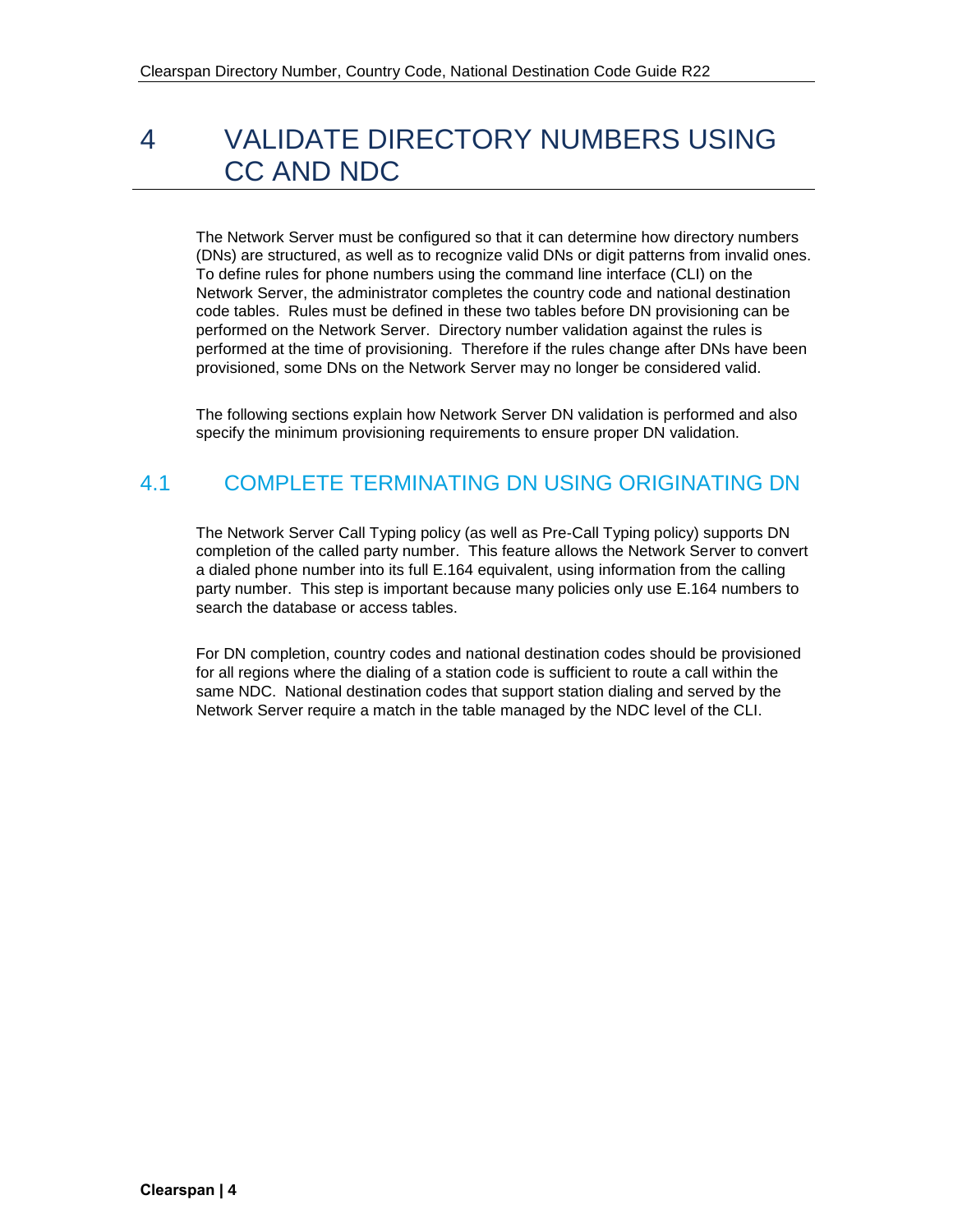For example:

CC/NDC provisioning in the Network Server. Country Code Mame DN Length Intl Prefix Natl Prefix Carrier Prefix Intra-LATA Inter-LATA International Profile ========================================================================= ========================================================= 1 North America 10 011 1 101 Bell Bell Bell Bell Profall Country Code From To Name Min STNC Length Max STNC Length NDC Length Zone Rate Center LCA Id ========================================================================= ======================================== 1 201 990 North America 7 7 3 Calling party number: 12403641234 Based on CC/NDC, the Network Server determines that CC=1, NDC=240, STNC=3641234. Called party number : 6501234 Call type determined by Call Typing policy: Local The Network Server prepends 6501234 with 1240. According to CC and NDC tables, the network server determines that CC=1, NDC=240, STNC=6501234.

#### 4.2 PROVISION DNS IN USER GROUPS

The Network Server stores in its database all DNs hosted by hosting network elements (NEs) defined in the Network Server. To ensure global uniqueness, these DNs are stored in E.164 format.

The Network Server performs a complete validation of the DNs before they are entered in the database. The validation includes the country code, national destination code, and length of each DN component. Therefore, if the Network Server is configured to perform subscriber location, valid CC, and NDC provisioning is required for each DN in the system.

#### 4.3 PROVISION LOCATION FOR ROUTING NE

A routing network element (NE) in the Network Server can be given a location value. The location of a routing NE is used to determine where the NE is located in the network and how calls originated from this NE should be treated. If specified, the location represents the most significant digits of an E.164 number, with at least a full country code present. The more digits the location contains, the more precise the location and characteristics of the routing NE in the network.

The provisioning of location for routing NEs requires entering the country codes for the countries in which the routing NEs reside. If the routing NE is located in North America, the location should be formatted as "1NPANXX".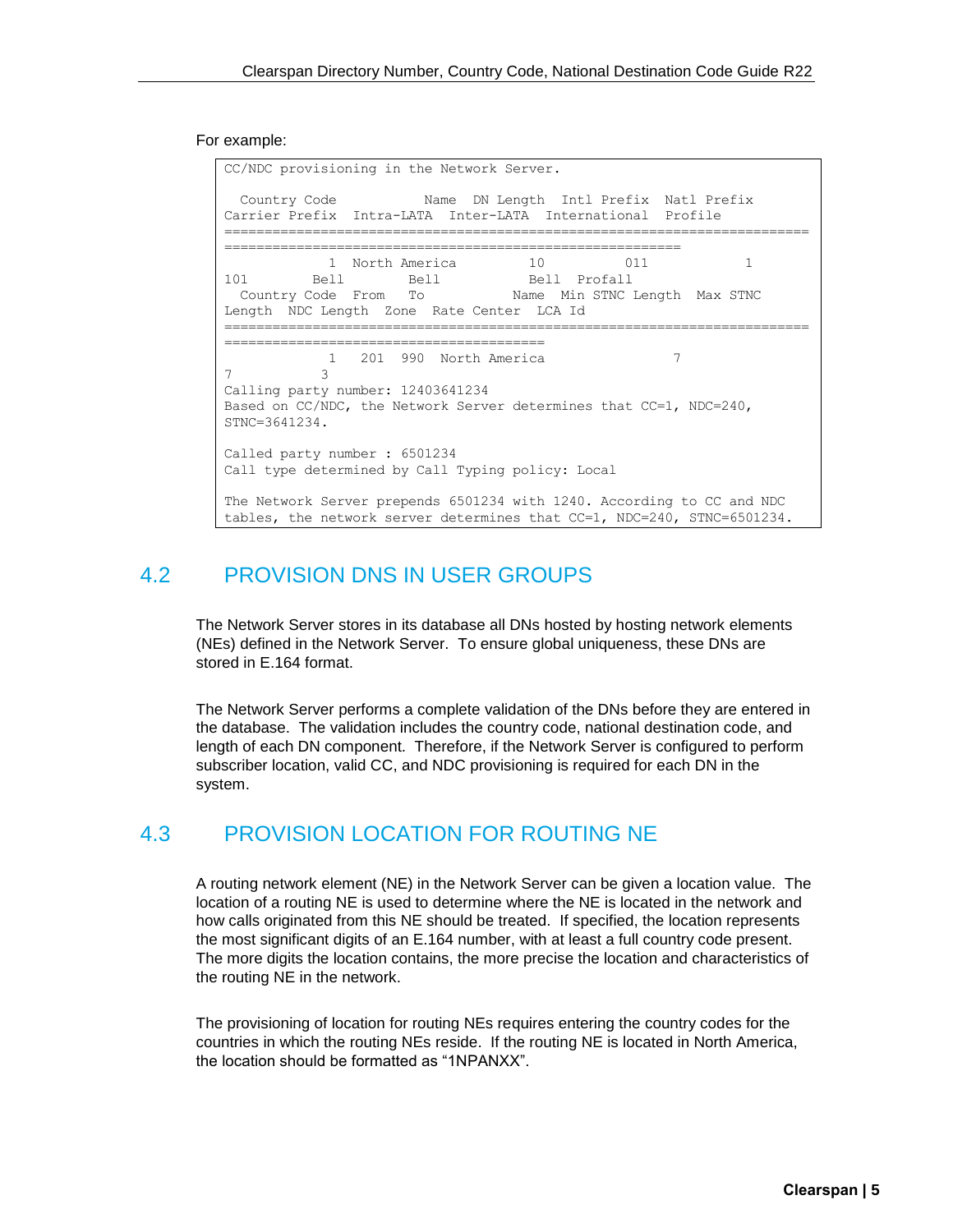When a call originates from a routing NE, the Network Server considers that the call originator (for route processing purposes) is a DN derived from the location of the routing NE and padded with zeros (up to the allowed DN length for the country). If the country of the routing NE has a variable-length dialing plan, the derived DN contains 15 digits (the maximum length of an E.164 number), unless NDC entries are defined for this country, in which case the length of the DN depends on the NDC entry matching the location of the routing NE.

#### 4.4 PROVISION COUNTRY CODE FOR HOSTING NE

Hosting NEs that communicate with the Network Server are provisioned as hosting NEs. A hosting NE can be given a country code value as long as it has been defined as a valid country code on the Network Server.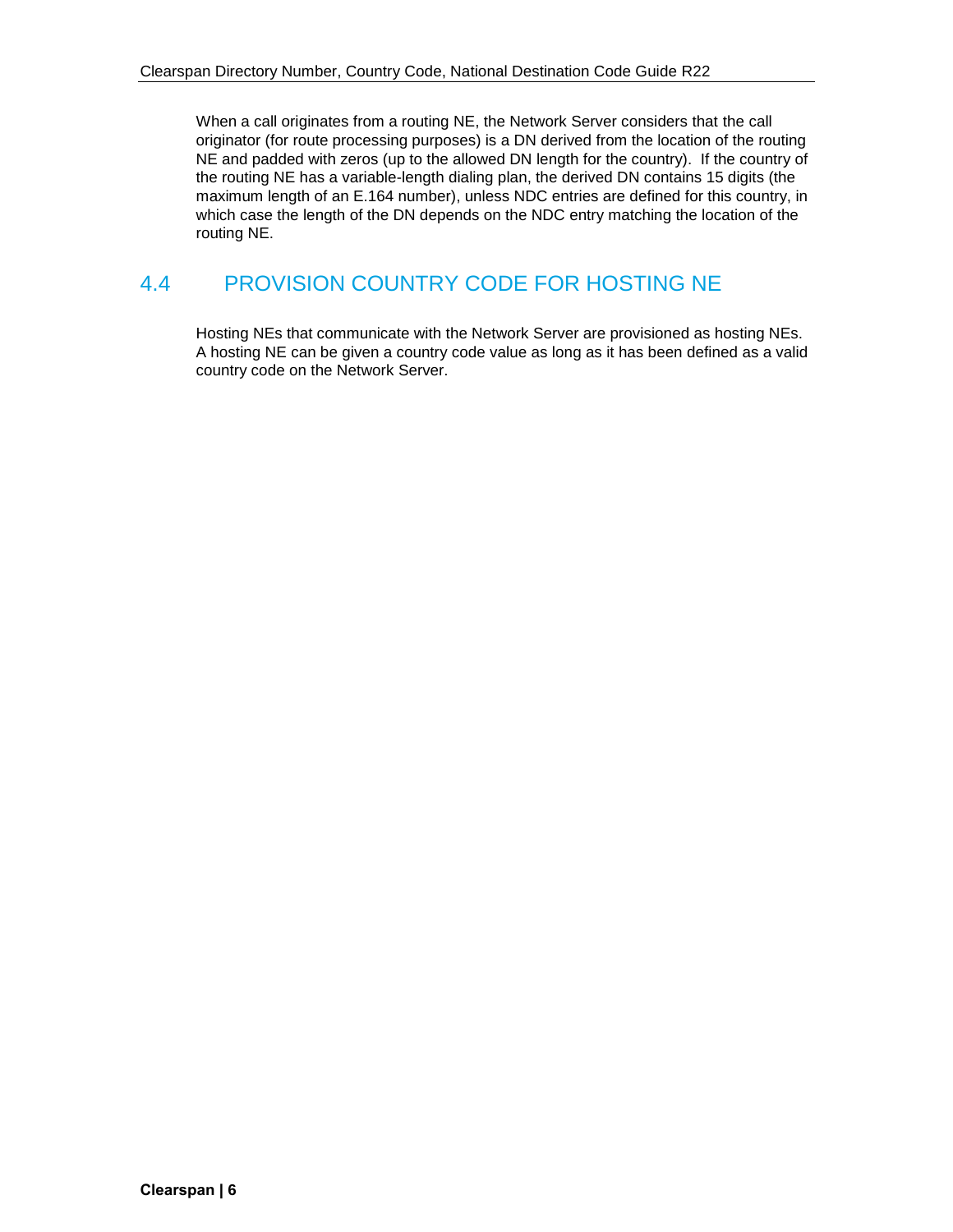### 5 NEW COUNTRY CODES

The Network Server has defaults for all existing country codes as defined by the International Telecommunications Union (ITU). However, as geopolitical changes occur, it may be necessary to add or delete country codes using the CLI. Additionally, when a Network Server is deployed in a new country, country code properties should be changed or updated.

The following table shows the data that the Network Server stores on a country code basis, along with an example using country code 1.

| ATTRIBUTE                       | <b>DESCRIPTION</b>                                                                                                                                                                                                                                                                                                                                                                                                                                                                                               | <b>EXAMPLE</b>             |  |
|---------------------------------|------------------------------------------------------------------------------------------------------------------------------------------------------------------------------------------------------------------------------------------------------------------------------------------------------------------------------------------------------------------------------------------------------------------------------------------------------------------------------------------------------------------|----------------------------|--|
| cc                              | The country code, which is a 1 to 3 digit string.                                                                                                                                                                                                                                                                                                                                                                                                                                                                | 1                          |  |
| name                            | Information string associated with a country code.                                                                                                                                                                                                                                                                                                                                                                                                                                                               | North America              |  |
| fixedDnLength                   | Some countries have a fixed-length dialing plan,<br>meaning that all phone numbers assigned in that<br>country have the same length. If this is the case, the<br>administrator should enter this length here. If the<br>country uses an open dialing plan whereby phone<br>numbers can be of different lengths within the<br>country, this field should be set to "0".                                                                                                                                           | 10                         |  |
| intlPfx<br>natlPfx<br>carrPfx   | Each country defines its own dialing prefixes that<br>end users dial to inform the network of their<br>intentions. The international prefix is the prefix<br>required when a user calls a number in another<br>country. The national prefix is the prefix required<br>when a user calls a user in his/her country, but in<br>another NDC. Finally, a carrier prefix is used to<br>prepend the called number with a carrier ID number.<br>All of these prefixes are country-specific and<br>exceptions may occur. | 011<br>$\mathbf{1}$<br>101 |  |
| intraPic<br>interPic<br>intlPic | A country can define default carriers for intra-LATA,<br>inter-LATA, and international calls.                                                                                                                                                                                                                                                                                                                                                                                                                    | Bell<br>Bell<br>Bell       |  |
| profile                         | A country can define a default routing profile.                                                                                                                                                                                                                                                                                                                                                                                                                                                                  | NIL PROFILE                |  |
| intlCarrPfx                     | The international carrier prefix. It is used as a prefix<br>in the returned contacts when addCICasCAC is<br>enabled within an applicable policy and the call is an<br>international call. If set to an empty string, no CAC<br>is added as a prefix for international calls.                                                                                                                                                                                                                                     | 101                        |  |
| stripPfx                        | Set to true to strip the national/international prefix<br>from the returned contacts when addCICasCAC is<br>enabled within an applicable policy. The default<br>value is false.                                                                                                                                                                                                                                                                                                                                  | false                      |  |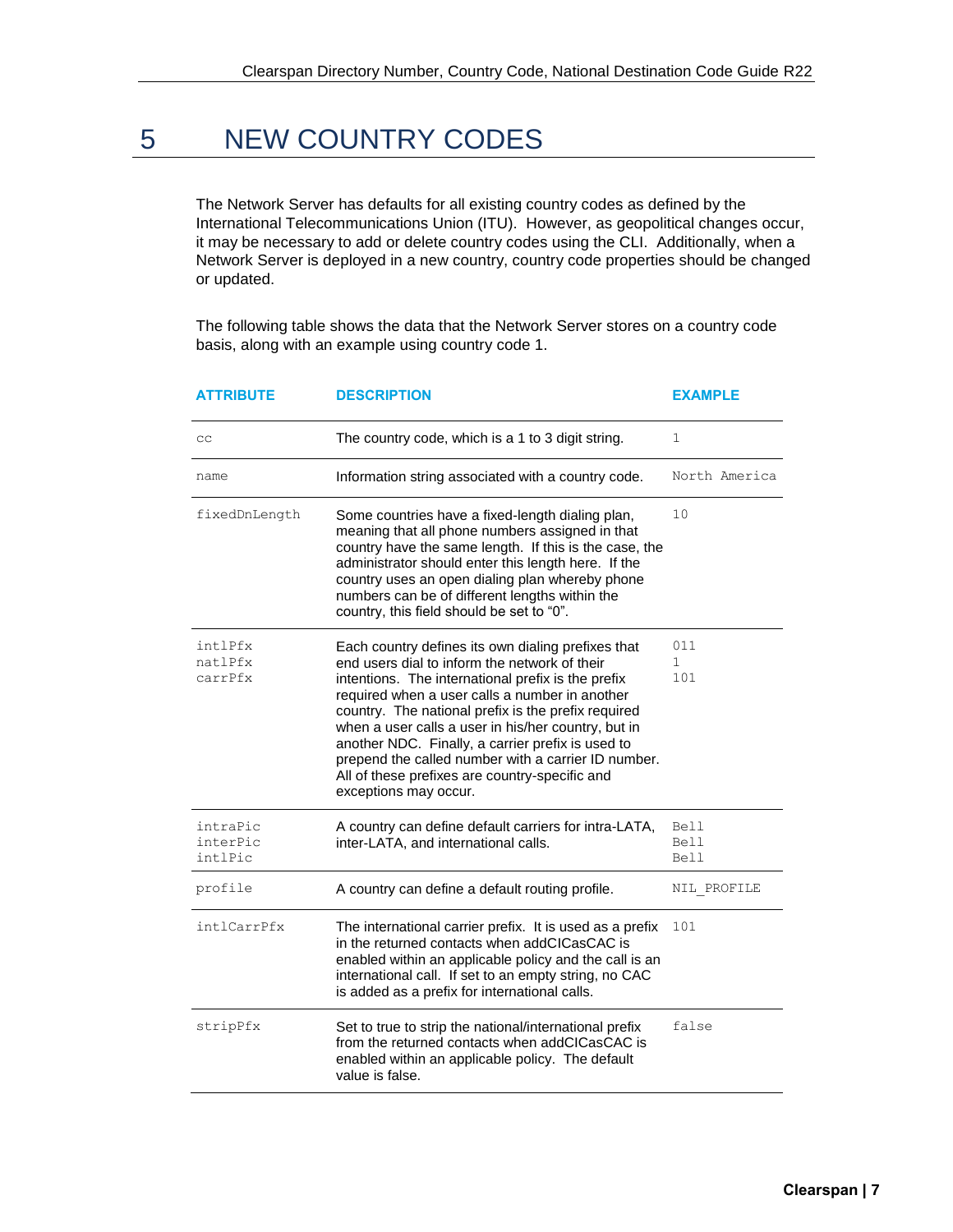### 6 NEW NATIONAL DESTINATION CODES

When the Network Server supports a public dialing plan for a new country, the NDC table for that country should be provisioned. The NDC entries for a country are used to define the valid syntax of DNs within a country code, but not the semantics of DNs (which is done by call typing). NDC entries for a country specify the DN length and structure.

In a fixed-length dialing plan country, where all DNs in the country have the same NDC length, one NDC entry is sufficient to fully describe a DN in that country. For example, in North America, all NDCs have the same length (3), and all station codes (STNC) also have the same length (min=7, max=7).

For example:

```
NS_CLI/System/CallP/CountryCodes/NDC> get 1
Retrieving data... Please wait...
 Country Code From To Name Min STNC Length Max STNC 
Length NDC Length Zone Rate Center LCA Id Call Ind 
=========================================================================
==================================================
           1 201 990 North America 7 
7 3
1 entry found.
```
In a variable-length dialing plan country such as Germany, many NDC entries are required to fully describe valid DNs. In fact, the simplest method is to define one entry per valid NDC and to specify for each of them, the NDC length and the valid length (minimum and maximum) of station codes hosted in that NDC.

Example:

```
NS_CLI/System/CallP/CountryC/NDC> get 49
About to access 3 entries. Continue?
Please confirm (Yes, Y, No, N): y
Retrieving data... Please wait...
 Country Code From To Name Min STNC Length Max STNC 
Length NDC Length Zone Rate Center LCA Id Call Ind
=========================================================================
========================================
        49 69 69 Frankfurt am Main 4
11 2
        49 7541 7541 Friedrichshafen 2
6 4
        49 7545 7545 Immenstaad 2
6 4
3 entries found.
```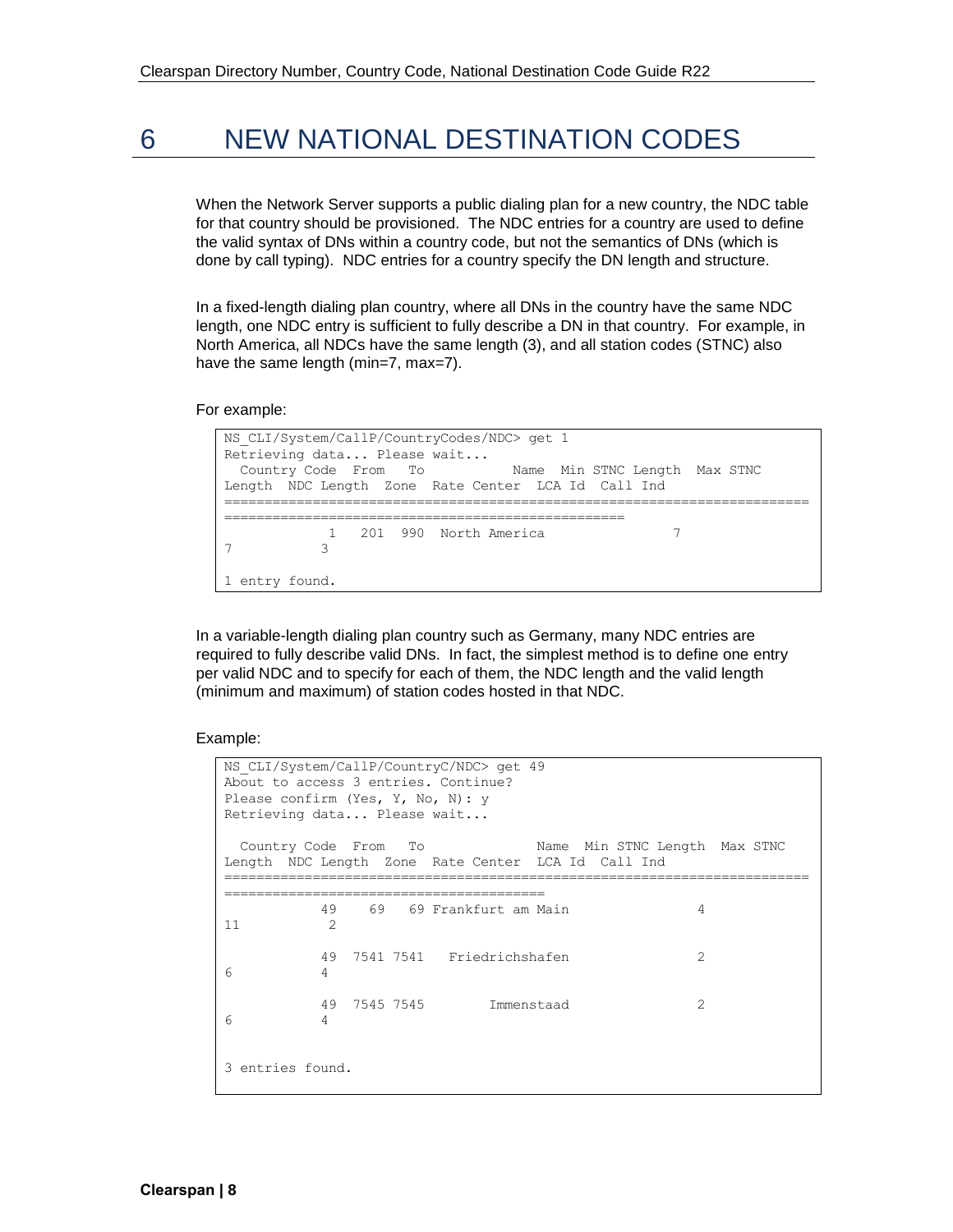### 7 INTERNATIONAL CALL SCREENING

The following definitions are used in this section of the document:

**LATA (Local Access and Transport Area)** is a term in the U.S. for a geographic area covered by one or more local telephone companies, which are legally referred to as local exchange carriers (LECs). A connection between two local exchanges within the LATA is referred to as intraLATA. A connection between a carrier in one LATA to a carrier in another LATA is referred to as interLATA.

**Zone** is the Network Server name given to the concept of LATA in countries other than country code 1 (North America).

**NNACL (NPA-NXX Active Code List) lists all NPA-NXX codes (area codes-prefixes, for country code 1)** that are active as of the close of business on the last day of the month preceding each quarterly month. The list covers only active codes.

**LCA (Local Calling Area)** defines the area(s) a customer can call without toll charges being incurred. When the calling number and the called number are in the same LCA, the call category is set to "LOCAL".

**RC (Rate Center)** a geographically-specified area used for determining distance and/or usage-dependent rates in the Public Switched Telephone Network (PSTN). The geographic point is identified by a specific vertical and horizontal (V&H) coordinate that is used to calculate distance-sensitive end-user traffic to/from the particular NDCs associated with the specific rate center. The concept of a rate center also exists in country codes other than 1, but without the notion of V&H coordinates.

**LOCAL** is the Network Server call category when the calling number and called number are both in the same LATA or Zone, and in the same rate center. A call is also considered in LOCAL category, if the calling number and the called number are in the same LCA.

**INTRALAT** is the Network Server call category when the calling number and called number are both in the same LATA or Zone, but in different rate centers and not in the same LCA.

**INTERLAT** is the Network Server call category when the calling number and called number are in different LATAs or Zones, and not in the same LCA.

**INTERNAT** is the Network Server call category when the calling number and called number are in different country codes.

The Network Server implements a multi-instance policy called **Call Screening**. Call Screening is a public routing policy that validates the call category of a call from its call type. It also screens out calls that are not dialed correctly.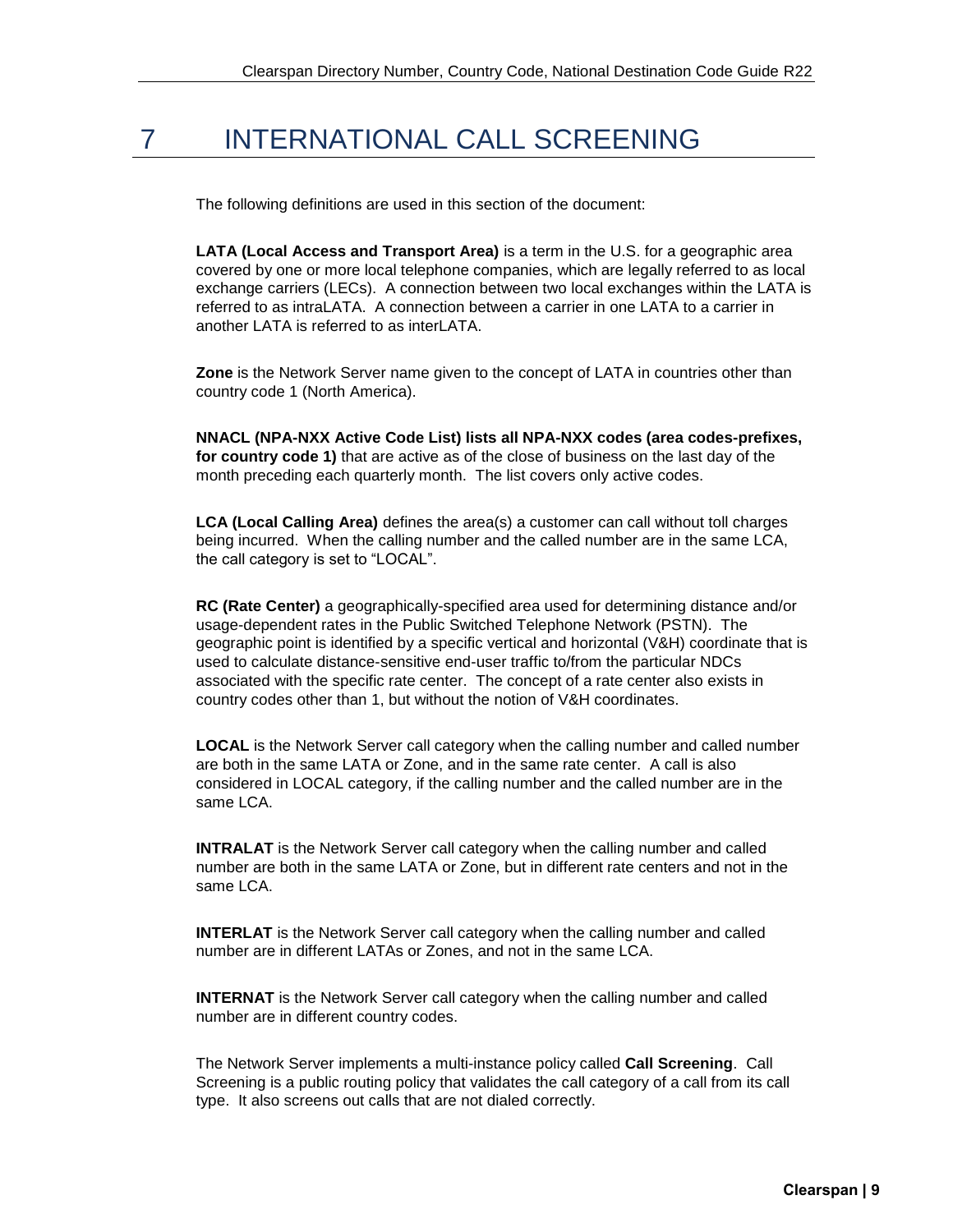**CC (Country Code)** is a digit sequence that uniquely identifies a country code as per ITU E.164. In the Network Server, country codes are managed under CLI level NS\_CLI/System/CallP/CountryCodes.

**NDC (National Destination Code)** is a digit sequence that identifies a group of phone numbers (usually in the same region) within a country. The NDC is the most significant portion of a national phone number. Usually, a call between two numbers within the same NDC does not require the NDC to be dialed, only the extension digits, which compose the remaining digits of a national phone number. In the Network Server, NDCs are managed under the CLI level NS\_CLI/System/CallP/CountryCodes/NDC.

#### 7.1 INTERNATIONAL ZONES AND RATE CENTERS

To support call screening outside North America, the Network Server allows the creation of zones and rate centers in all countries. The zones CLI level under NS CLI/System/CallP/CountryCodes/NDC supports the definition of zones and rate centers on a per-country code basis, as follows:

| <b>FIELD</b> | TYPE                           | <b>DESCRIPTION</b>                                                                                                                                                                                          |
|--------------|--------------------------------|-------------------------------------------------------------------------------------------------------------------------------------------------------------------------------------------------------------|
| СC           | Number (1 to 3 digits)         | Valid country code defined in the system under<br>NS CLI/System/CallP/CountryCodes.                                                                                                                         |
| zone         | String (1 to 32<br>characters) | Name given to a zone. The zone name is<br>unique within a country code. If the zone does<br>not exist when an entry is added, the zone is<br>created after a confirmation is obtained from the<br>CLI user. |
| rateCenter   | String (1 to 32<br>characters) | Name given to a rate center. The rate center<br>name is unique within a zone. Many rate<br>centers can be defined in a zone.                                                                                |
| description  | String (0 to 64<br>characters) | Description of the rate center or zone entry.                                                                                                                                                               |

The system provider can then make NDCs refer to pre-defined zones/rate centers. This association specifies that an NDC belongs to a rate center in a zone.

#### 7.2 INTERNATIONAL CALL SCREENING

The existing Call Screening policy supports international call screening and North American call screening, meaning that it supports call category determination using "zones/NDC rate centers" as well as "LATA/NNACL rate centers". The call processing flow of Call Screening is as follows, where *cat* is the resulting call category: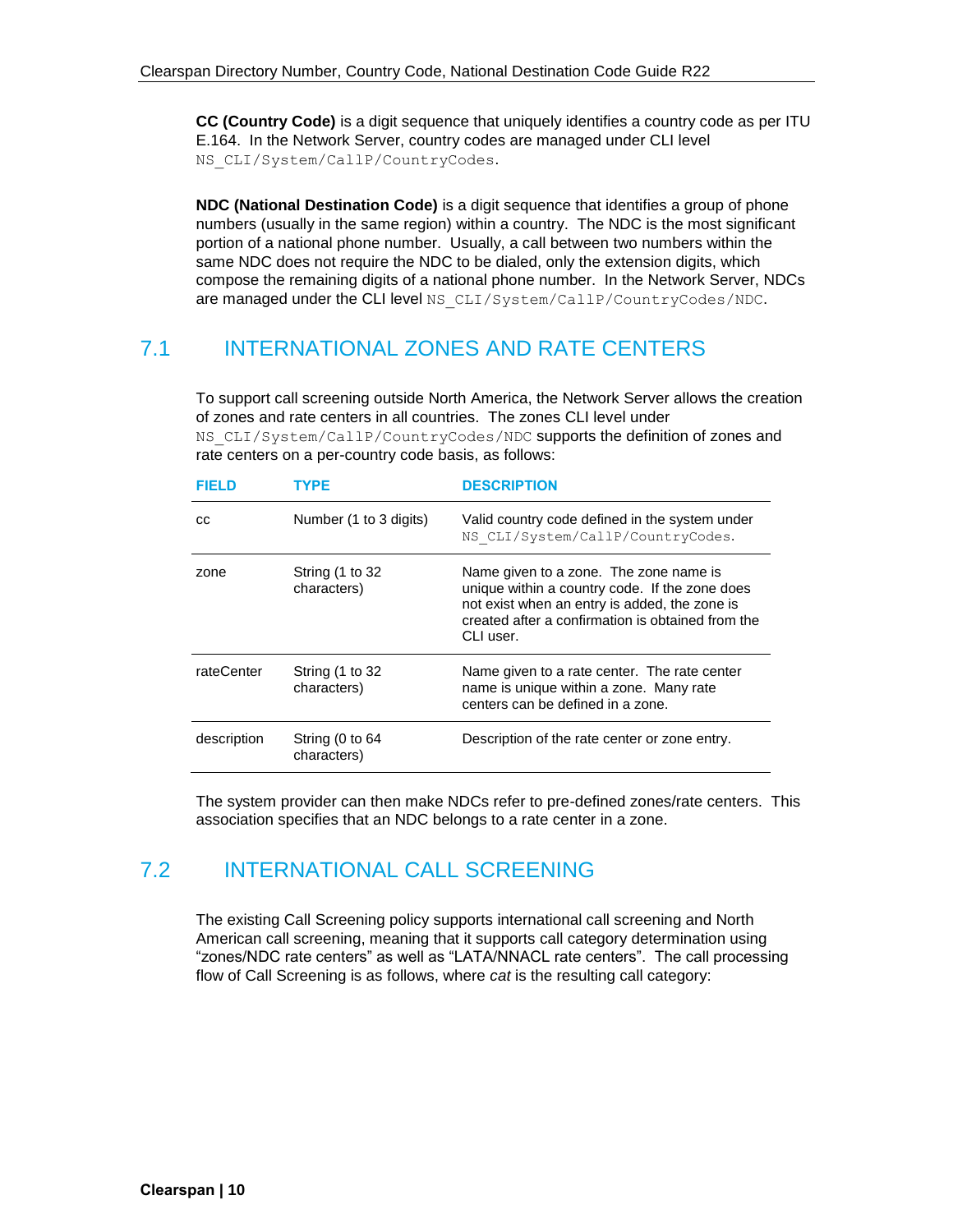

**Figure 1 Call Processing Flow of Call Screening**

F2 **Note**: International call screening does not introduce new call categories (INTRALAT and INTERLAT are also used in country codes other than 1). Instead, it reuses existing call categories and generalizes their meaning.

#### 7.3 INTERNATIONAL LOCAL CALLING AREA

The Local Calling Area CLI level under NS\_CLI/System/CallP/CountryCodes/NDC is used to create local calling areas for all countries. A local calling area entry has the fields shown in the following table. Note that a local calling area cannot cross country code boundaries. The creation of a local calling area is inclusive, meaning that entities added form the local calling area. There is no provision to exclude a smaller entity from a larger one already included in the local calling area.

| FIFI D   | TYPE                            | <b>DESCRIPTION</b>                                                                      |
|----------|---------------------------------|-----------------------------------------------------------------------------------------|
| CС       | Number (1 to 3 digits)          | Valid country code defined in the system under<br>NS CLI/System/CallP/CountryCodes.     |
| Icaid    | String (1 to 32 characters)     | Name given to a local calling area. The LCA<br>name is unique within the entire system. |
| ndcl ist | List of number (1 to 10 digits) | Lists all NDCs that are part of the local calling<br>area defined by Icaid.             |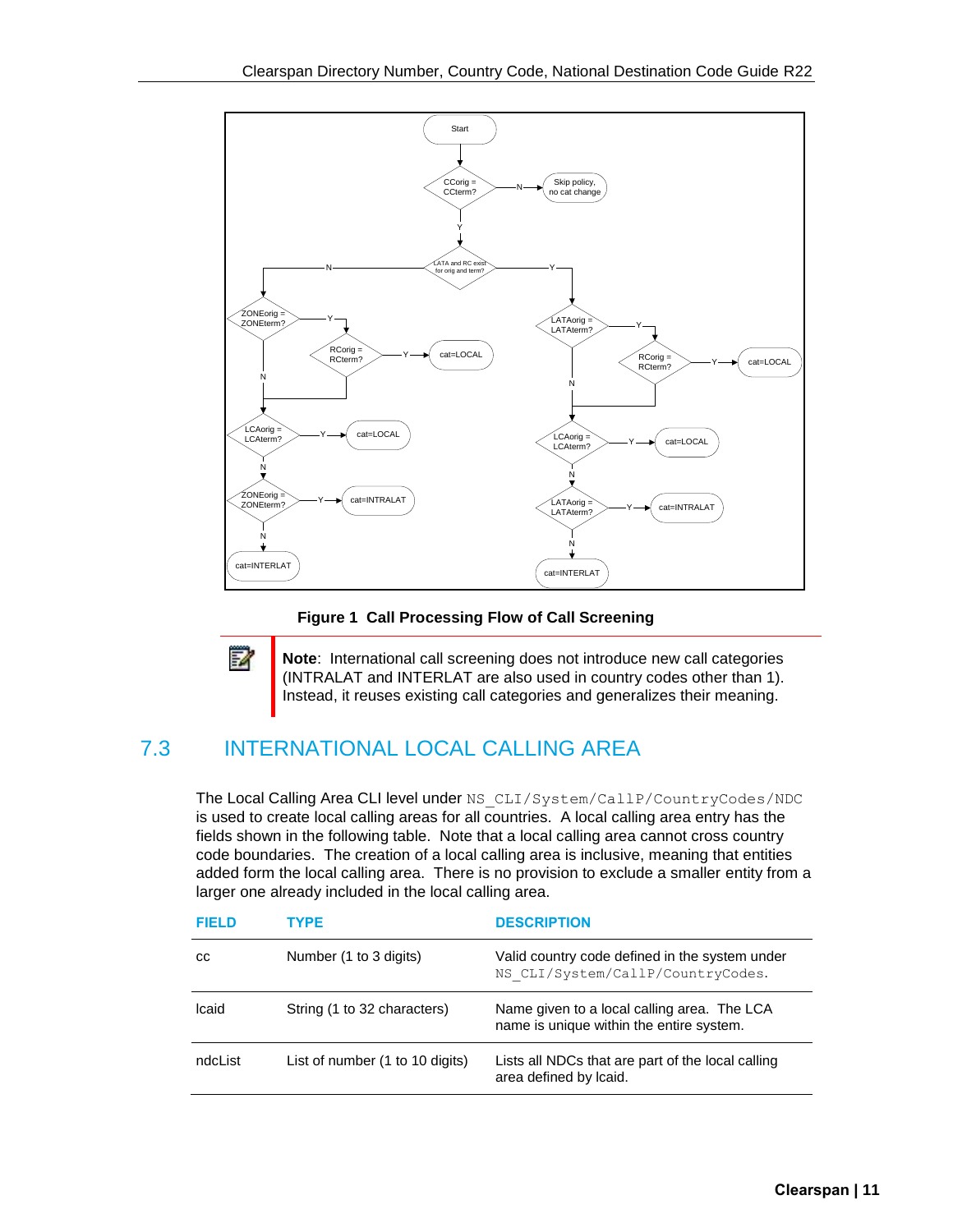| <b>FIFI D</b> | TYPF                                   | <b>DESCRIPTION</b>                                                                                                                                                                                                                                           |
|---------------|----------------------------------------|--------------------------------------------------------------------------------------------------------------------------------------------------------------------------------------------------------------------------------------------------------------|
| <b>rcList</b> | List of string (1 to 32<br>characters) | Lists all the rate centers that are part of the local<br>calling area defined by Icaid.                                                                                                                                                                      |
| zoneList      | List of string (1 to 32<br>characters) | Lists all the zones that are part of the local calling<br>area defined by Icaid.                                                                                                                                                                             |
| Ical ist      | List of string (1 to 32<br>characters) | Lists all the local calling areas that are part of the<br>local calling area defined by Icaid. This field<br>allows a wider local calling area to be defined<br>using a smaller local calling area. Recursive<br>definitions are detected and not permitted. |

It is then possible to assign an LCA to an NDC entry under NS CLI/System/CallP/CountryCodes/NDC. An NDC only refers to a local calling area defined in the same country code as its own.

With this in place, Call Screening finds the NDC entry of the calling number, determines if this NDC has an LCA defined, and if so, extracts its content. It then verifies if the called number falls in the LCA of the originator, for one of the following reasons:

- The NDC of the called number is listed in the ndcList of the originator's LCA.
- The rate center of the called number's NDC is listed in the rcList of the originator's LCA.
- The zone of the called number's NDC is listed in the zoneList of the originator's LCA.

If the called number is in the LCA of the calling number, the Network Server flags this call with the LOCAL category.

Zones and rate centers used to define local calling area rules can be assigned to NDCs. This allows the Network Server to identify in which zone and rate center an NDC belongs. An NDC cannot belong to a zone alone because a zone can contain many rate centers. An NDC can only be part of zero or one rate center, and in the latter case, a zone must also be specified since the rate center is only unique within a zone.

#### 7.4 SUBSCRIBER LOCAL CALLING AREA

Local calling areas are not only defined system-wide but are shared by all subscribers in the system. The Network Server also supports the concept of subscriber local calling areas. This means that a user group or an enterprise can be provisioned with a local calling area (that is, the lcaid). The following rules apply:

| <b>USER</b><br><b>GROUP</b> | <b>ENTERPRISE NDC</b> |             | <b>CALL SCREENING CHOICE</b>                                                                      |
|-----------------------------|-----------------------|-------------|---------------------------------------------------------------------------------------------------|
| LCA specified Do not care   |                       | Do not care | If the caller is part of a user group that has an<br>LCA specified, Call Screening uses this LCA. |
| No LCA<br>specified         | <b>LCA</b> specified  | Do not care | If the caller is part of an enterprise that has<br>an LCA specified and none defined at the       |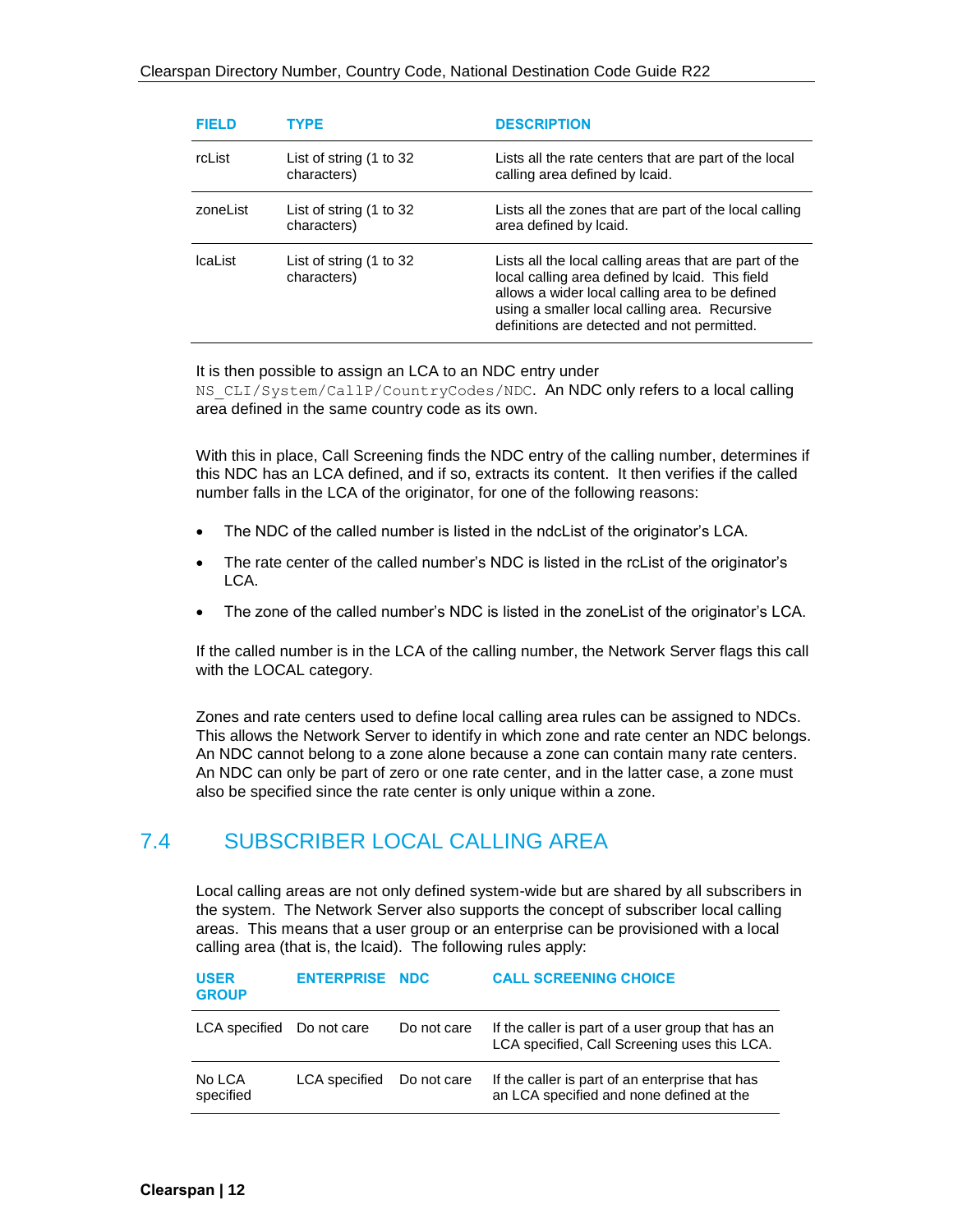| <b>USER</b><br><b>GROUP</b> | <b>ENTERPRISE NDC</b> |                     | <b>CALL SCREENING CHOICE</b>                                                                                                                                                                                                         |
|-----------------------------|-----------------------|---------------------|--------------------------------------------------------------------------------------------------------------------------------------------------------------------------------------------------------------------------------------|
|                             |                       |                     | user/group level, Call Screening uses this<br>LCA.                                                                                                                                                                                   |
| No LCA<br>specified         | No LCA<br>specified   | LCA.<br>specified   | Call Screening uses the LCA defined at the<br>system/NDC level if the user/group and<br>enterprise of the caller have no LCA<br>specified.                                                                                           |
| No LCA<br>specified         | No LCA<br>specified   | No LCA<br>specified | Call Screening skips LCA screening if no<br>LCA is specified at the user/group,<br>enterprise, or system/NDC level. Note<br>however that LCA screening based on<br>NPANXX/rate center continues to apply if<br>NPANXX/NNACL is used. |

The Network Server supports the loading and management of LCA files. Using the commands under NS\_CLI/System/CallP/Translation/, the LCA file can be loaded and stored in the Network Server database. The LCA content can then be altered using the commands under NS\_CLI/System/CallP/Translation/LCA.

The Network Server continues to support the current LCA management, but the LCA file content syntax also supports the grouping of LCA rules under an lcaid. This lcaid can then be used as the subscription key assignable to user groups and enterprises to refer to a set of LCA rules.

The LCA file syntax is shown in **bold** in the following example.

| <b>Rule Name</b>  | Production or Comment                                               |
|-------------------|---------------------------------------------------------------------|
| LCAFILE           | $=$ *(" <lcablock>" CRLF LCAID CRLF ([GROUPSECTION CRLF]</lcablock> |
|                   | LCASECTION) CRLF "" CRLF)                                           |
| GROUPSECTION      | $=$ " <lcagroup>" CRLF * (GROUPENTRY) CRLF "</lcagroup> "           |
| <b>LCASECTION</b> | = " <lca>" CRLF *LCAENTRY CRLF "</lca> "                            |
| GROUPENTRY        | $=$ GROUPNAME ";" * ([RCLATA NPANXX] ";")                           |
| LCAENTRY          | $=$ ORIGRCLATA $"\cdot"$ $*$ ([RCLATA NPANXX GROUPNAME] $"\cdot"$ ) |
| GROUPNAME         | $= char(10)$                                                        |
| LCANAME           | $= char(10)$                                                        |
| NPANXX            | $=$ digit $(6)$                                                     |
| ORIGRCLATA        | $=$ RCLATA                                                          |
| RCLATA            | $=$ LATA ", " RC                                                    |
| RC                | $= char(30)$                                                        |
| LATA              | $=$ digit $(3)$                                                     |
| LCAID             | $= char(32)$                                                        |

The Network Server defines a reserved lcaid called "DFLT\_LCA\_ID" that cannot be created nor deleted using the CLI. This lcaid is reserved to support local calling areas defined before the introduction of international call screening.

The lcaid chosen to define a local calling area based on NDC/rate center/zone cannot be used to define a local calling area based on NPANXX/rate center, or vice versa.